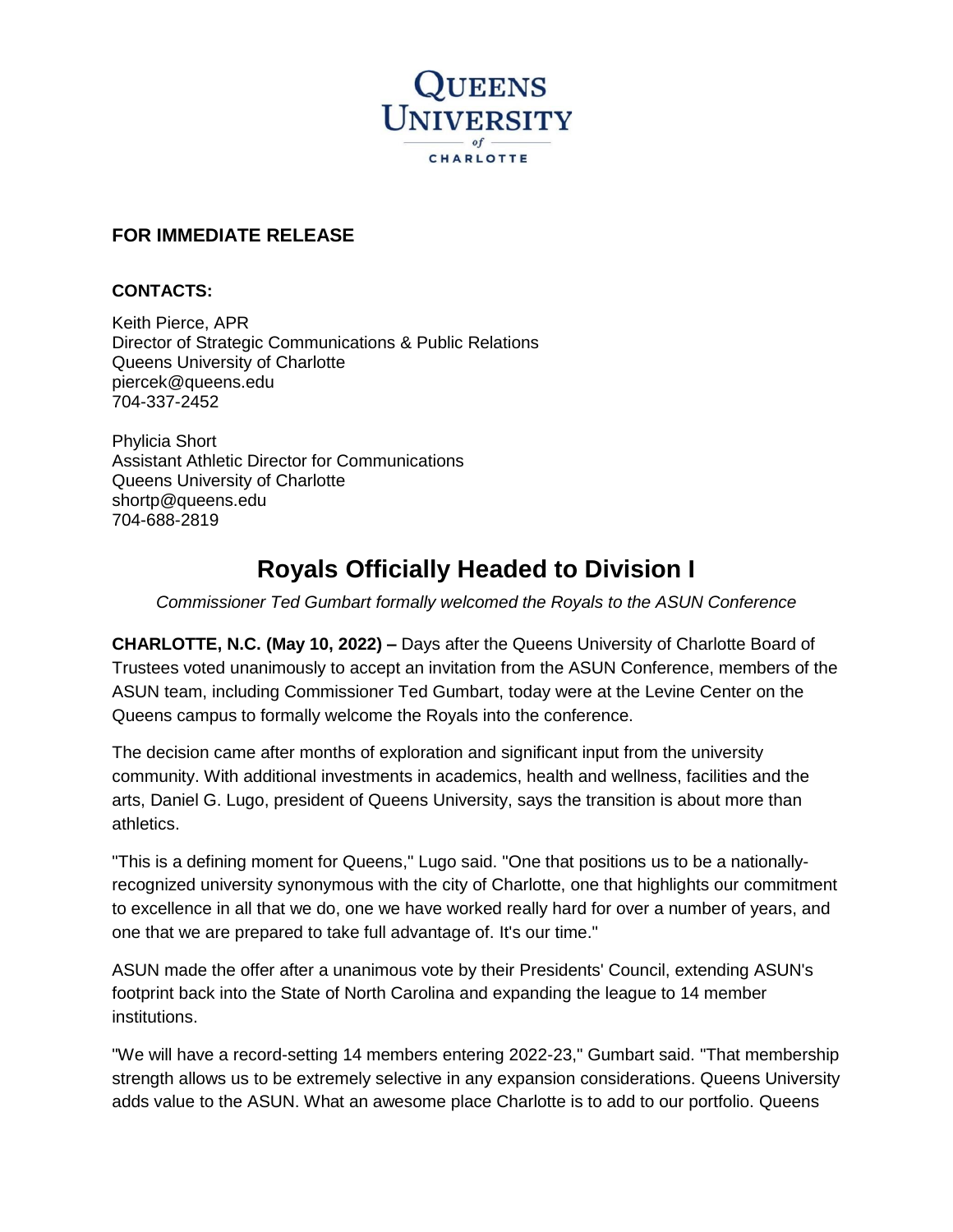University will become a national brand that's attached to Charlotte and we want to be a part of that."

The Royals will begin their four-year transitional period into Division I on July 1, 2022 and become the only North Carolina school to play in the ASUN.

"We are thrilled to join the ASUN Conference as we begin to make the transition to NCAA Division I," said Cherie Swarthout, director of athletics at Queens. "The vision of our president and Board of Trustees for the future of Queens, along with our propensity for winning championships, makes our athletic programs a great fit for the ASUN Conference. We are excited to provide our student athletes this next level of championship opportunities."

**###**

#### **About Queens**

Queens University is a private, coeducational university located in Charlotte, N.C. The university serves nearly 2,500 students with 43 major and 63 minor undergraduate degree options and 12 graduate degrees. Students represent 44 states and 70 foreign countries. As part of the university's vision to promote educational experiences that nurture intellectual curiosity and promote global understanding, nearly two-thirds of traditional undergraduates participate in study abroad experiences and 100 percent take part in internships. The U.S. News & World Report ranked Queens 15th among regional universities in the south in its 2022 edition of Best Colleges.

### **About ASUN**

**Atlanta, Ga.** – *the only DI conference headquartered in the ATL, our footprint's primary media, sports, business, transportation and cultural hub*

The ASUN, a Division I conference member of the NCAA, boasts a membership of institutions that share visionary leadership, bold ambition and creative innovation. As a nimble adaptive conference, unafraid to blaze a national pathway for better service to our student-athletes, teams, and institutions, the ASUN has a proud history of firsts, national academic and athletic achievements and a conference culture that walks the walk with its four ASUN Beams. Students First! Rise. Connect. Impact. #ASUNBuilt by Bellarmine (Louisville), Central Arkansas (Conway), Eastern Kentucky (Richmond), FGCU (Fort Myers), Jacksonville (Fla.), Jacksonville State (Jacksonville, Ala.), Kennesaw State (Ga.), Liberty (Lynchburg, Va.), Lipscomb (Nashville), North Alabama (Florence), North Florida (Jacksonville, Fla.), and Stetson (DeLand, Fla.). Austin Peay, based in Clarksville, Tenn., and Queens, based in Charlotte, N.C., are both set to join the league in the 2022-23 academic year.

#### **About Queens Athletics**

Queens athletics programs have been competing in co-ed intercollegiate athletics for 30-plus years. Located in Charlotte, N.C., Queens the newest NCAA Division I member of the ASUN Conference. Distinguished by its commitment to the nurturing of excellence through a purposeful process, Queens Athletics intentionally promotes a unique experience that leads to success as the Royals deliver sustainable performances at or above a 3.3 GPA in the classroom and consistently rank in the top 10 of the Learfield Directors' Cup in competition.

Housing a diverse portfolio of varsity level sports, Queens athletes represent nearly 50 countries. The Royals hold 25 team national championship trophies, 144 individual national titles, and 100 conference